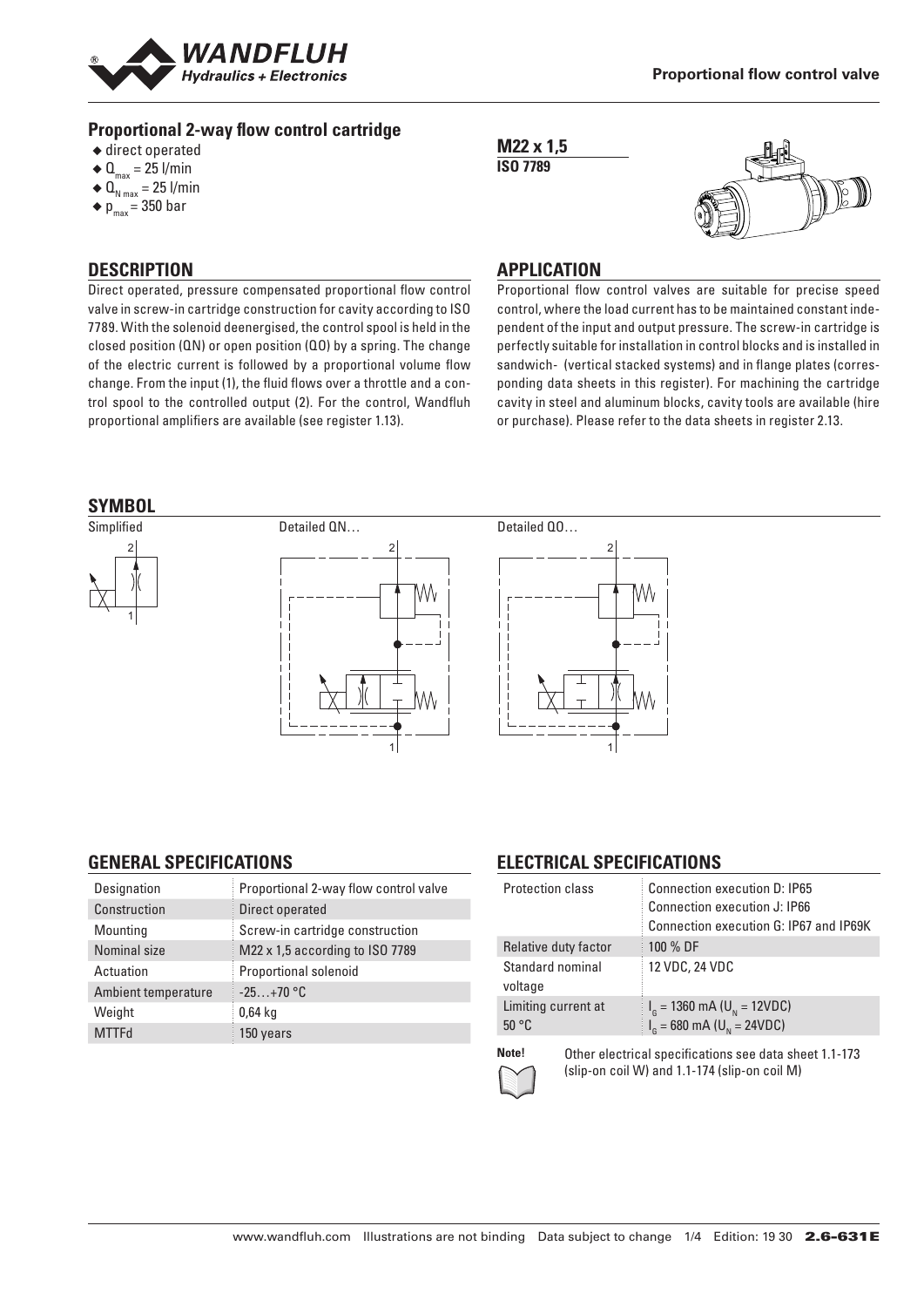

## **TYPE CODE**

|                                  |                                                                                                                    |                                                   |                              |                              | Q | P PM22 - |  |  |  | # |
|----------------------------------|--------------------------------------------------------------------------------------------------------------------|---------------------------------------------------|------------------------------|------------------------------|---|----------|--|--|--|---|
| Flow control valve               |                                                                                                                    |                                                   |                              |                              |   |          |  |  |  |   |
| Normally closed<br>Normally open |                                                                                                                    | $\boxed{\mathsf{N}}$<br>$\overline{\overline{0}}$ |                              |                              |   |          |  |  |  |   |
| Proportional                     |                                                                                                                    |                                                   |                              |                              |   |          |  |  |  |   |
| Screw-in cartridge M22 x 1,5     |                                                                                                                    |                                                   |                              |                              |   |          |  |  |  |   |
| Nominal volume flow rate $Q_{N}$ | normally closed<br>$3,2$ l/min<br>8 l/min<br>$16$ l/min<br>$25$ l/min                                              | 3,2<br>$\overline{8}$<br>16<br>25                 | normally open<br>$3,2$ l/min | 3,2                          |   |          |  |  |  |   |
| Nominal voltage $U_{N}$          | <b>12 VDC</b><br>24 VDC<br>without coil                                                                            | G12<br>G24<br>X5                                  |                              |                              |   |          |  |  |  |   |
| Slip-on coil                     | Metal housing round<br>Metal housing square                                                                        |                                                   |                              | W<br>$\overline{\mathsf{M}}$ |   |          |  |  |  |   |
| <b>Connection execution</b>      | Connector socket EN 175301-803 / ISO 4400<br>Connector socket AMP Junior-Timer<br><b>Connector Deutsch DT04-2P</b> |                                                   |                              | D<br>J<br>G                  |   |          |  |  |  |   |
| Sealing material                 | <b>NBR</b><br>FKM (Viton)                                                                                          | $\overline{D1}$                                   |                              |                              |   |          |  |  |  |   |
| Manual override                  |                                                                                                                    | HB4,5<br>H <sub>B</sub> <sub>0</sub>              |                              |                              |   |          |  |  |  |   |
| Design index (subject to change) |                                                                                                                    |                                                   |                              |                              |   |          |  |  |  |   |

 $2.6 - 631$ 

## **ACTUATION**

| Actuation  | Proportional solenoid, wet pin push<br>type, pressure tight                                                 |
|------------|-------------------------------------------------------------------------------------------------------------|
| Execution  | W.S37 / 19 x 50 (Data sheet 1.1-173)<br>M.S35 / 19 x 50 (Data sheet 1.1-174)                                |
| Connection | Connector socket EN 175301 - 803<br><b>Connector socket AMP Junior-Timer</b><br>Connector Deutsch DT04 - 2P |

## **HYDRAULIC SPECIFICATIONS**

| Working pressure             | $p_{max}$ = 350 bar                                                       |
|------------------------------|---------------------------------------------------------------------------|
| Maximum volume flow          | $Q_{\text{max}} = 25$ l/min                                               |
| Minimum volume flow          | $Q_{\min} = 0.1$ l/min                                                    |
| Volume flow direction        | $1 \rightarrow 2$                                                         |
| Leakage oil                  | See characteristics                                                       |
| Nominal volume flow<br>range | $Q_{N}$ = 3,2; 8; 16; 25 l/min (QN)<br>$Q_{N} = 3.2$ l/min (Q0)           |
| <b>Hysteresis</b>            | $\leq 6$ % (QN); 10 % (QO)<br>at optimal dither signal                    |
| Repeatability                | $\leq$ 2 % at optimal dither signal                                       |
| Fluid                        | Mineral oil, other fluid on request                                       |
| Viscosity range              | 12 mm <sup>2</sup> /s320 mm <sup>2</sup> /s                               |
| Temperature range<br>fluid   | $-25+70$ °C (NBR)<br>$-20+70$ °C (FKM)                                    |
| Contamination<br>efficiency  | Class 18 / 16 / 13                                                        |
| Filtration                   | Required filtration grade $\beta$ 610 $\geq$ 75,<br>see data sheet 1.0-50 |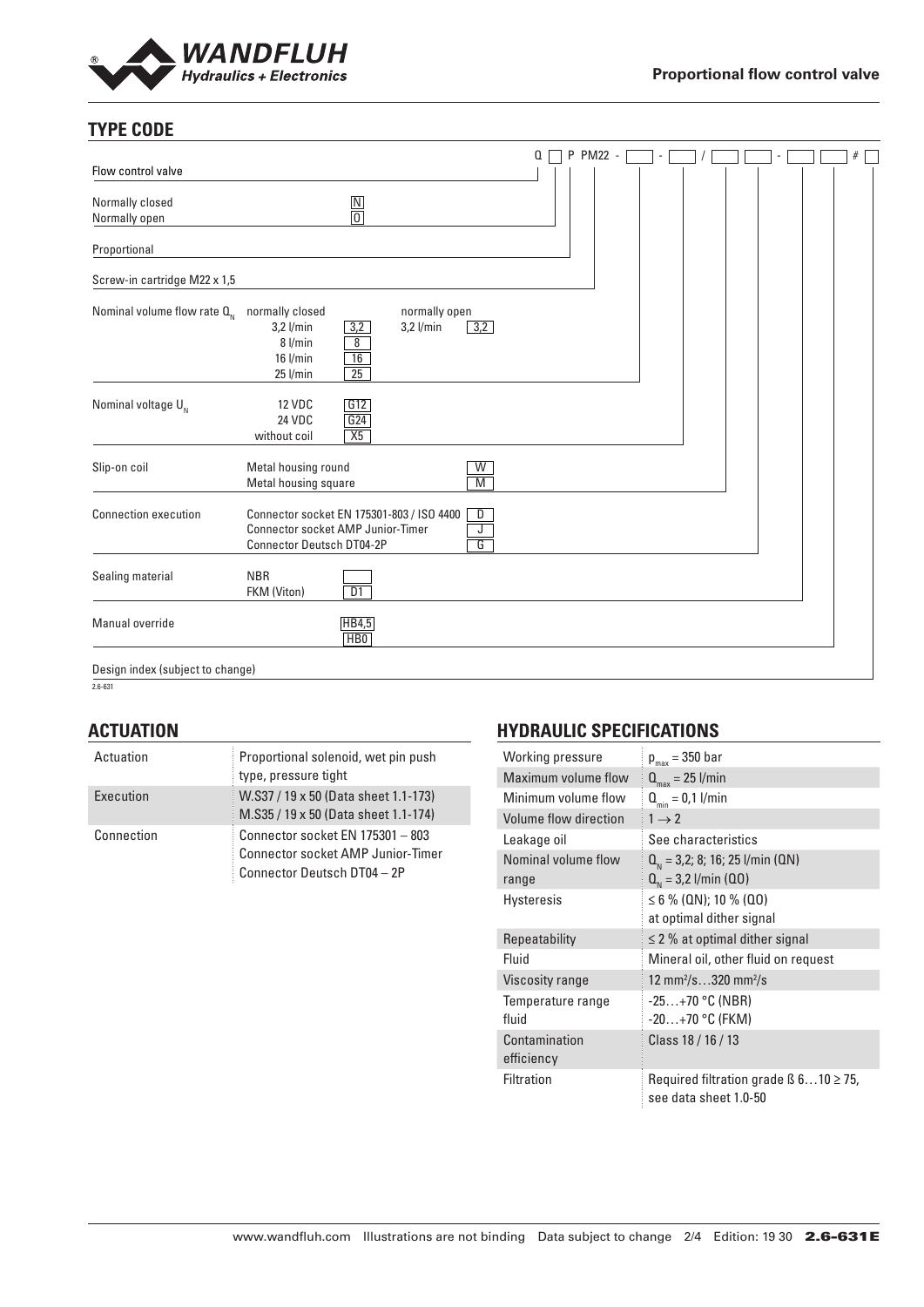

## **PERFORMANCE SPECIFICATIONS**

Oil viscosity  $v = 30$  mm<sup>2</sup>/s



## **HYDRAULIC CONNECTION**

Cavity drawing according to ISO 7789–22–01–0–98





**Note!** For detailed cavity drawing and cavity tools see data sheet 2.13-1008

## **PARTS LIST**

| Position        | Article              | Description                                                  |
|-----------------|----------------------|--------------------------------------------------------------|
| 10 <sup>°</sup> | 206.2<br>260.5       | $W.S37/19 \times 50$<br>$M.S35/19 \times 50$                 |
| 12              | 154.2700             | Knurled nut                                                  |
| 15              | 253,8000<br>239.2033 | HB4,5 manual override<br>HBO Screw plug                      |
| 17              | 160.2187             | 0-ring ID 18,72 x 2,62 (NBR)                                 |
| 18              | 160.2170             | 0-ring ID 17,17 x 1,78 (NBR)                                 |
| 50              | 160.2188<br>160.6188 | 0-ring ID 18,77 x 1,78 (NBR)<br>0-ring ID 18,77 x 1,78 (FKM) |
| 60              | 160.2156<br>160.6156 | 0-ring ID 15,60 x 1,78 (NBR)<br>0-ring ID 15,60 x 1,78 (FKM) |
| 70              | 049.3196             | Backup ring rd 16,1 x 19 x 1,4                               |

#### **DIMENSIONS**